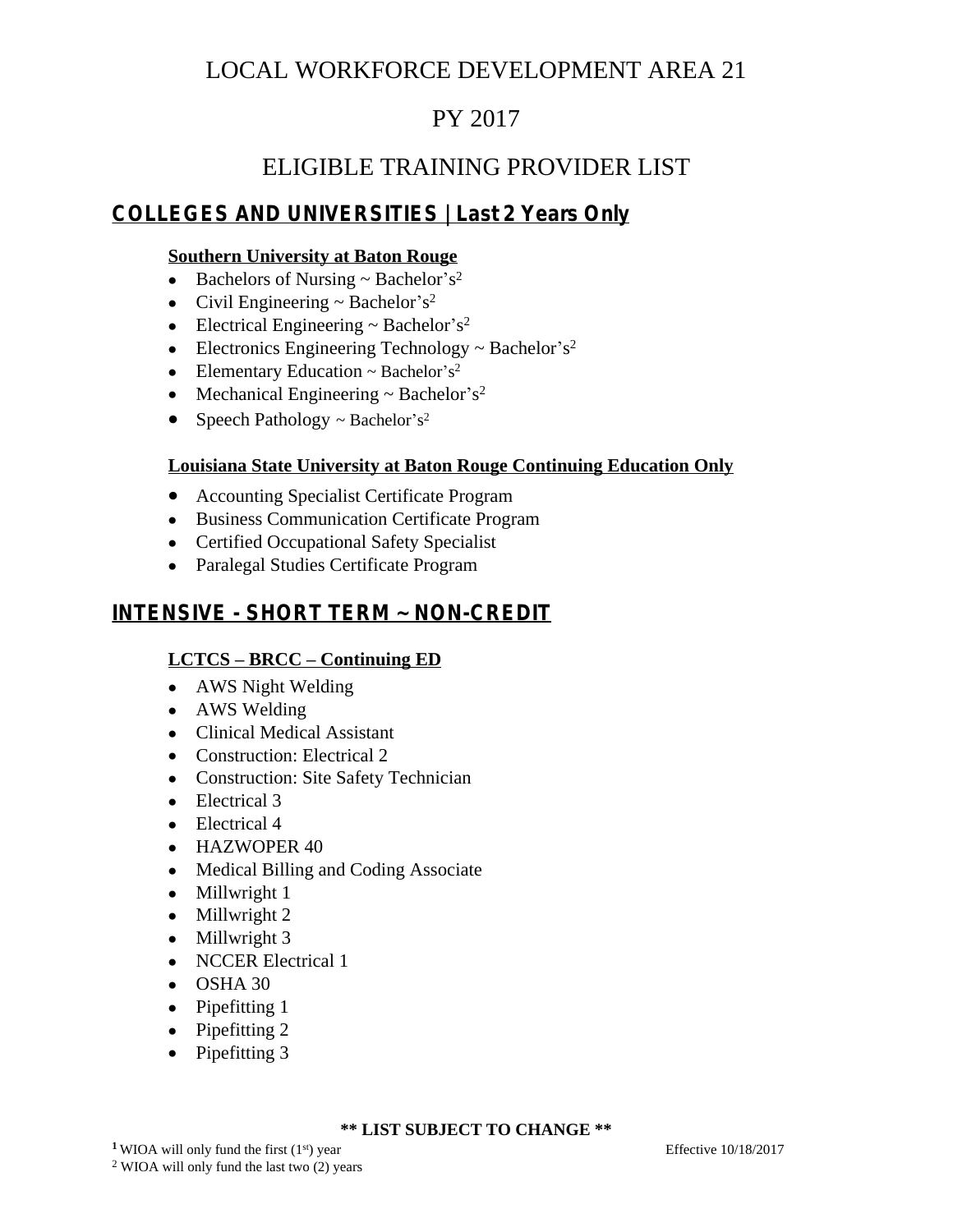## **TRADITIONAL LONG TERM | 2 Years or Less**

#### **Baton Rouge Area Electrical JATC**

• Electrical Apprenticeship Program<sup>1</sup>

#### **Baton Rouge School of Computers**

- Computer Information Systems ~ Associate in Occupational Studies
- $\bullet$  Micro-Computer Lit ~ Diploma
- Network Engineer ~ Associate in Occupational Studies
- Network Security  $&$  Computer Forensics  $\sim$  Diploma
- PC Desktop Support ~ Diploma
- Webmaster ~ Diploma

#### **Coastal College Truck Driving – Baton Rouge**

- Class A Entry Level Truck Driver Training ~ Technical Diploma
- Class B Entry Level Truck Driver Training ~ Diploma

#### **Delta College of Arts & Technology-Baton Rouge**

- $\bullet$  Business Office Administration  $\sim$  Diploma
- $\bullet$  Dental Assistant ~ Diploma
- Medical Office Assistant ~ Diploma
- Practical Nursing ~ Diploma
- Visual Communications Graphic Arts & Design ~ Associate

#### **Diesel Driving Academy, Inc. – Baton Rouge**

• Tractor / Trailer Driver  $\sim$  Cert or Diploma

## **Fortis College**

- Heating, Ventilation, Air Conditioning and Refrigeration ~ Diploma
- Medical Billing and Coding~ Diploma
- $\bullet$  Medical Laboratory Technology  $\sim$  AOS
- $\bullet$  Pharmacy Technician  $\sim$  Diploma
- Radiologic Technology  $\sim$  AOS
- Surgical Technology  $\sim$  AOS

## **ITI Technical College**

- Air Conditioning, Refrigeration & Electrical AOS
- Automation & Electronic Systems Technology AOS

ITI Technical College Cont'd

- Construction Management ~ Associate
- Drafting & Design Engineering Technology~ Associate

#### **\*\* LIST SUBJECT TO CHANGE \*\***

**<sup>1</sup>**WIOA will only fund the first (1<sup>st</sup>) year Effective 10/18/2017 <sup>2</sup> WIOA will only fund the last two (2) years \**Louisiana Healthcare Institute currently not accepting new applications*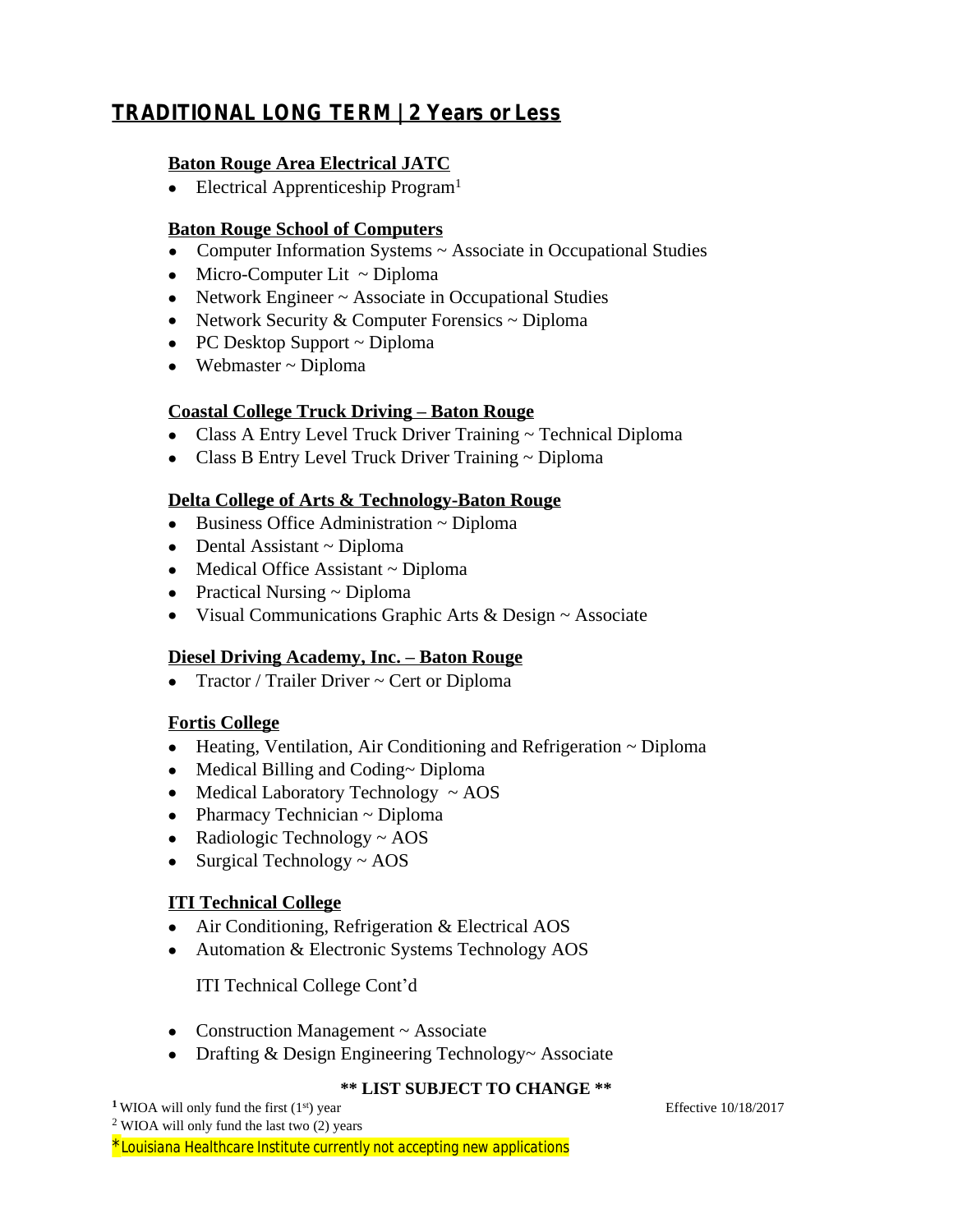- Electrical Technology ~ Certificate
- **•** Heating, Air Conditioning & Refrigeration Technology/Technician  $\sim$  Certificate
- $\bullet$  Information Technology  $\sim$  Associate
- Instrument & Control Systems Technology  $\sim$  Associate
- Industrial Instrumentation Technology ~ Certificate
- $\bullet$  Medical Coding  $\sim$  Certificate
- Office Administration ~ Certificate 2
- Office Administration with Business Management ~ Associate
- Process Technology  $\sim$  Associates

#### **LCTCS – Baton Rouge Community College – Primary**

- Accounting Certificate of Technical Studies ~ Certificate 1
- Aircraft Maintenance Technician-Powerplant ~ Certificate 1
- Automotive Technology ~ Associate
- Aviation Maintenance Technician ~ Associate
- Aviation Maintenance –Air Frame~ Certificate
- Avionics Certificate of Technical Studies  $\sim$  Certificate
- Biological Sciences AS/Louisiana Transfer Degree ~ Associate
- Computer Science Associate of Science
- Construction Management (AAS)
- Criminal Justice Associate of Science
- Customer Service Certificate of Technical Studies ~ Certificate 1
- Diagnostic Medical Sonography (DMS) (AAS)
- Diesel Heavy Truck Technician ~ Associate
- Nursing Associate of Science (AS)
- Paralegal Studies (AAS)
- Paramedic (AAS)
- Physical Sciences AS/Louisiana Transfer Degree (AAS)
- Process Technology (AAS)
- Surgical Technology  $\sim$  Associate
- Teaching Associate of Science (AST)

## **LCTCS - CATC - Baton Rouge Campus (Main Campus)**

- $\bullet$  Air Conditioning & Refrigeration  $\sim$  Diploma
- AWS Entry Level 480 Hour Structural Welding Training ~ Short-term Non-credit
- $\bullet$  Culinary Arts ~ Diploma
- Diesel Engines NATEF Medium/Heavy ~ Non-Credit
- Drafting  $&$  Design Technology  $\sim$  Associate

LCTCS – CATC – Baton Rouge Campus (Main Campus) Cont'd

• Forklift/Manlift Operator ~ Short-term Non-credit

#### **\*\* LIST SUBJECT TO CHANGE \*\***

**<sup>1</sup>**WIOA will only fund the first (1<sup>st</sup>) year Effective 10/18/2017 <sup>2</sup> WIOA will only fund the last two (2) years

\**Louisiana Healthcare Institute currently not accepting new applications*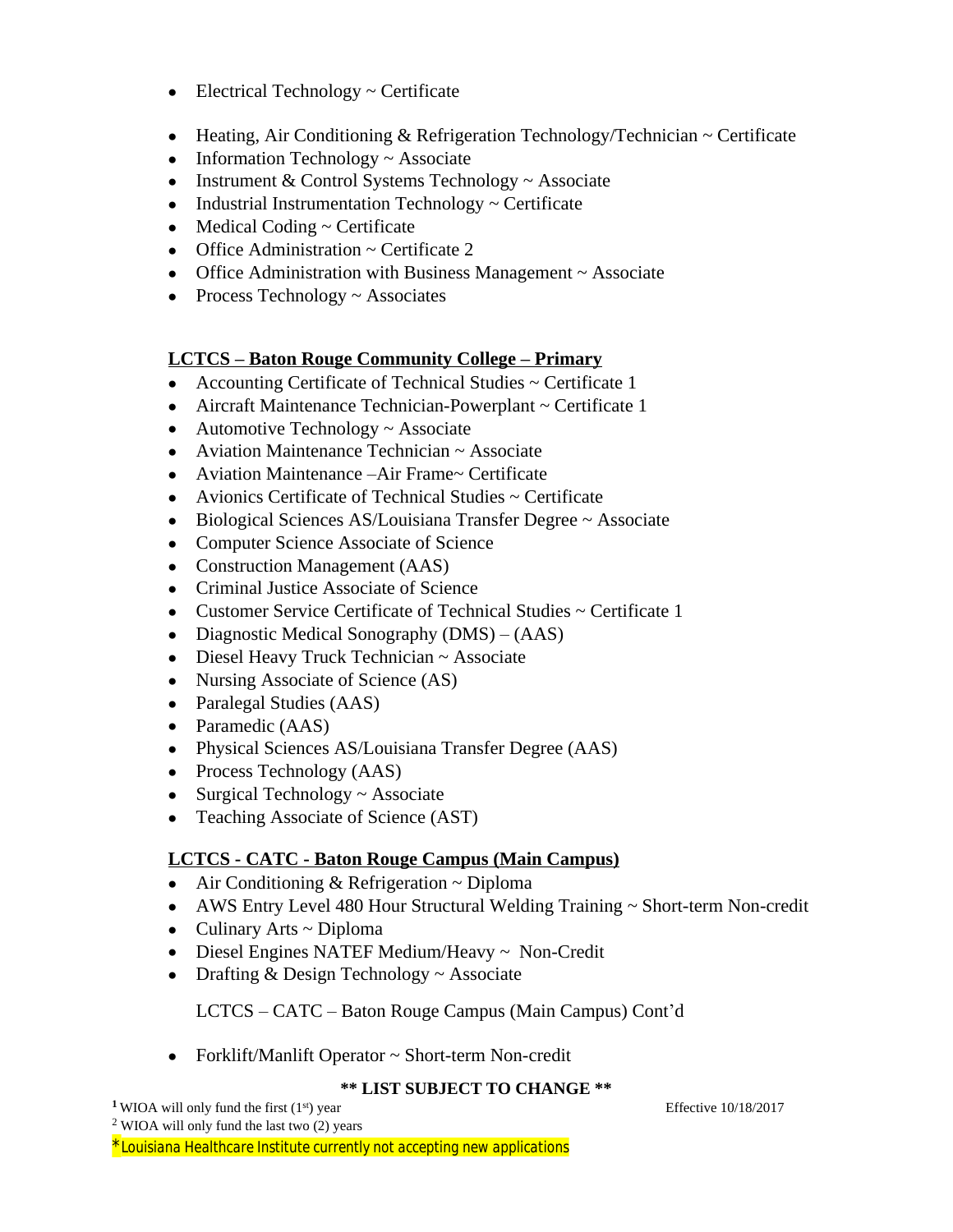- Heavy Equipment Operator Advanced ~ Short-term Non-credit
- $\bullet$  Heavy Equipment Operator Basic w/ CORE  $\sim$  Short-term Non-credit
- [HVAC/Central Air Conditioning \(Non-Credit\) ~ Short-Term Non-Credit](javascript:document.occlist.submit();)
- [HVAC/Domestic A/C and Refrigeration \(Non-Credit\) ~ Short-Term Non-Credit](javascript:document.occlist.submit();)
- [HVAC/Electricity \(Non-Credit\) ~ Short-Term Non-Credit](javascript:document.occlist.submit();)
- [HVAC/Principles of Refrigeration \(Non-Credit\) ~ Short-Term Non-Credit](javascript:document.occlist.submit();)
- [HVAC/Residential Heating \(Non-Credit\) ~ Short-Term Non-Credit](javascript:document.occlist.submit();)
- Mobile Crane Operations Levels 1, 2, and 3 ~ Short-term Non-credit
- Non Destructive Testing ~ Short-term Non-credit
- Pipefitting Levels  $1 \sim$  Short-term Non-credit
- Pipefitting Levels  $2 \sim$  Short-term Non-credit
- $\bullet$  Welding  $\sim$  Diploma

## **LCTCS – River Parishes Community College (RPCC) - Ascension Campus**

- 120 Hr. Accelerated Welding Training-Cert. or Diploma
- Basic Access, Industrial Scaffolding-Cert. or Diploma
- Drafting & Design Technology ~ Associate of Applied Science
- Medical Coding Specialist-Cert. or Diploma
- NCCCO Mobile Crane Operator Training-Cert. or Diploma
- NCCO Signal Person/Rigger Training~ Certificate or Diploma
- NCCER Carpentry Level  $1 \sim$  Cert. or Diploma
- NCCER Carpentry Level  $3 \sim$  Cert. or Diploma
- NCCER Electrical Level  $1 \sim$  Cert. or Diploma
- NCCER Electrical Level  $1 \sim$  Cert. or Diploma
- NCCER Electrical Level  $1 \sim$  Cert. or Diploma
- NCCER Electrical Level  $1 \sim$  Cert. or Diploma
- NCCER Instrumentation Level  $1 \sim$  Cert. or Diploma
- NCCER Instrumentation Level  $2 \sim$  Cert. or Diploma
- NCCER Instrumentation Level  $3 \sim$  Cert. or Diploma
- NCCER Instrumentation Level  $4 \sim$  Cert. or Diploma
- NCCER Millwright Level  $1 \sim$  Cert. or Diploma
- NCCER Pipefitting Level  $1 \sim$  Cert. or Diploma
- NCCER Pipefitting Level  $2 \sim$  Cert. or Diploma
- NCCER Pipefitting Level  $4 \sim$  Cert. or Diploma
- Practical Nursing  $\sim$  Diploma
- Process Technology ~ Associate of Applied Science
- PTECH Xpress ~ Associate of Applied Science

## **\* Louisiana Healthcare Institute**

• CPC (Medical Billing and Coding) Certification  $\sim$  Cert. 1;  $\lt$ 1yr

## **\*\* LIST SUBJECT TO CHANGE \*\***

**<sup>1</sup>**WIOA will only fund the first (1<sup>st</sup>) year Effective 10/18/2017 <sup>2</sup> WIOA will only fund the last two (2) years \**Louisiana Healthcare Institute currently not accepting new applications*